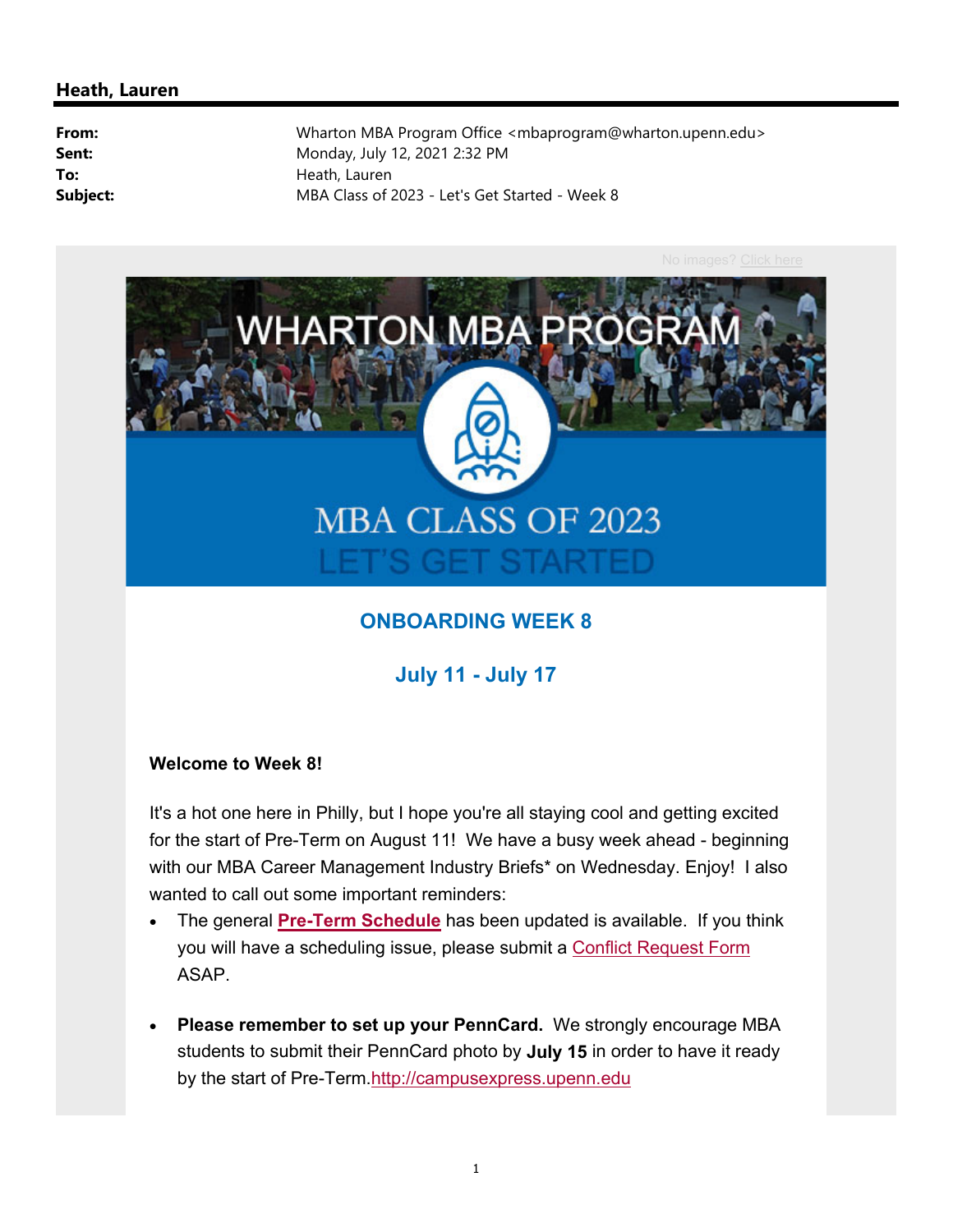COVID Vaccination information should be added to the Student Health Insurance portal. Submit your COVID vaccination information in the Student Health Insurance portal https://shs.upenn.edu

### **Live Events**

### *Live Onboarding Schedule - WG23*

- Wednesday, July 14, 12:00 PM: MBACM Industry Briefs Private Equity/Venture Capital\*
- Wednesday, July 14, 4:00 PM: MBACM Industry Briefs Media, Entertainment and Sports\*
- Thursday, July 15, 12:00 PM: MBCM Industry Briefs -Technology\*
- Friday, July 16, 12:00 PM: MBACM Industry Briefs Social Impact\*
- Friday, July 16, 4:00 PM: MBACM Industry Briefs Energy\*
- Monday, July 19, 9:00 AM: International Student Session with OSL and SLFs The international student experience is unique and special. Hear from Student Life Fellows and members of the Office of Student Life staff as they share their stories and advice on transitioning to life at Penn/Wharton and the United States. Location: MBA Class of 2023 HQ Group
- Monday, July 19, 4:00 PM: MBACM Industry Briefs General Management\*
- Monday, July 19, 5:00 PM: MBACM Industry Briefs Human Capital Management\*

*\*NOTE: All MBACM Industry Briefs are being conducted in unique Zoom sessions. Please see the Live Summer Onboarding Schedule for individual Industry Briefs Zoom links.* 

## **Onboarding Videos**

*Repository of Onboarding Videos*

- Meet MBA Career Management
- Meet the McNulty Leadership Team
- McNulty Leadership Q&A